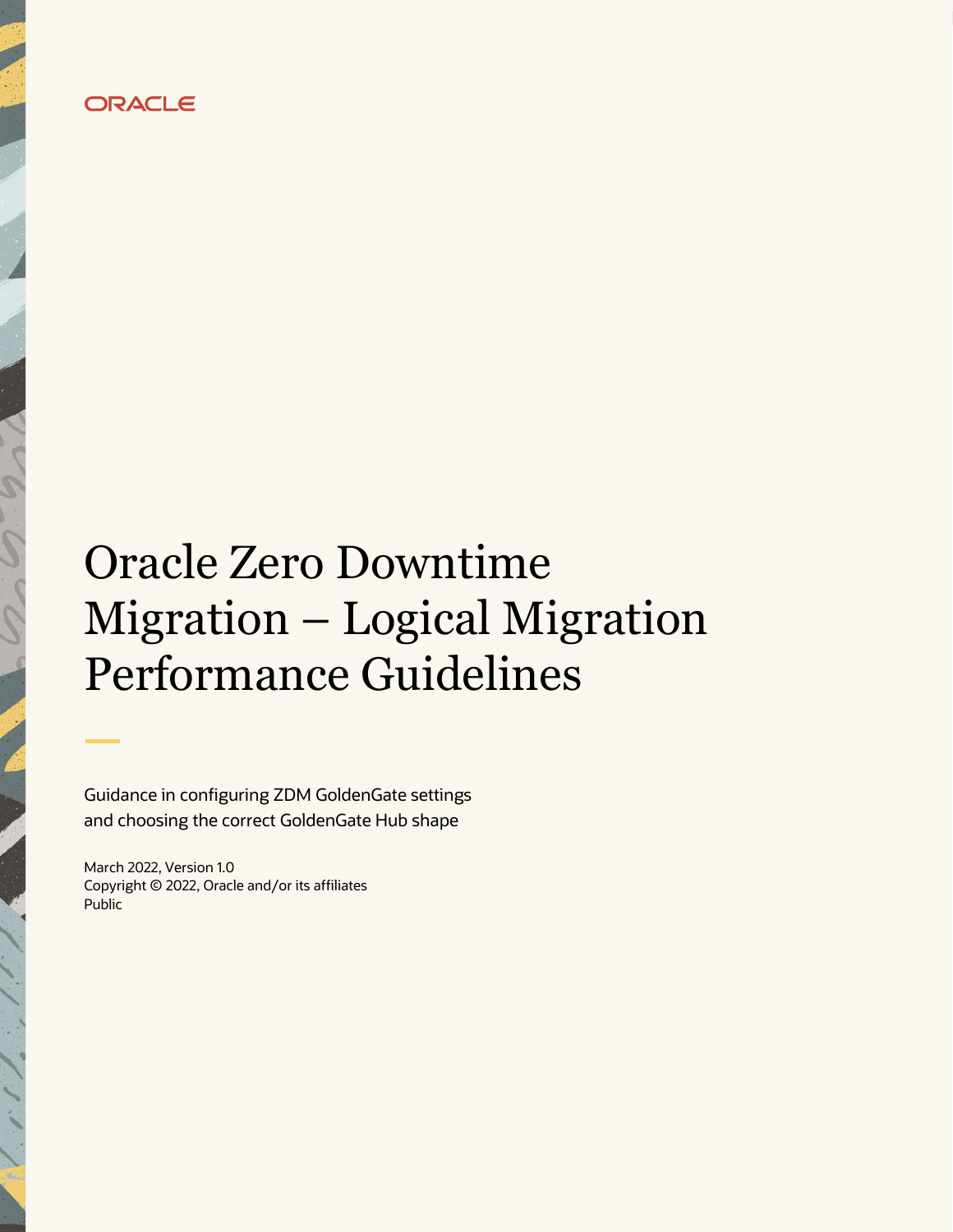#### <span id="page-1-0"></span>**Purpose statement**

This document provides guidance on Oracle ZDM Logical Migration performance expectations based on Oracle GoldenGate Extract and Replicat.

#### <span id="page-1-1"></span>**Disclaimer**

This document in any form, software, or printed matter, contains proprietary information that is the exclusive property of Oracle. Your access to and use of this confidential material is subject to the terms and conditions of your Oracle software license and service agreement, which has been executed and with which you agree to comply. This document and information contained herein may not be disclosed, copied, reproduced, or distributed to anyone outside Oracle without the prior written consent of Oracle. This document is not part of your license agreement, nor can it be incorporated into any contractual agreement with Oracle or its subsidiaries or affiliates.

This document is for informational purposes only and is intended solely to assist you in planning for the implementation and upgrade of the product features described. It is not a commitment to deliver any material, code, or functionality and should not be relied upon in making purchasing decisions. The development, release, and timing of any features or functionality described in this document remain at the sole discretion of Oracle. Due to the nature of the product architecture, it may not be possible to safely include all features described in this document without risking significant destabilization of the code.

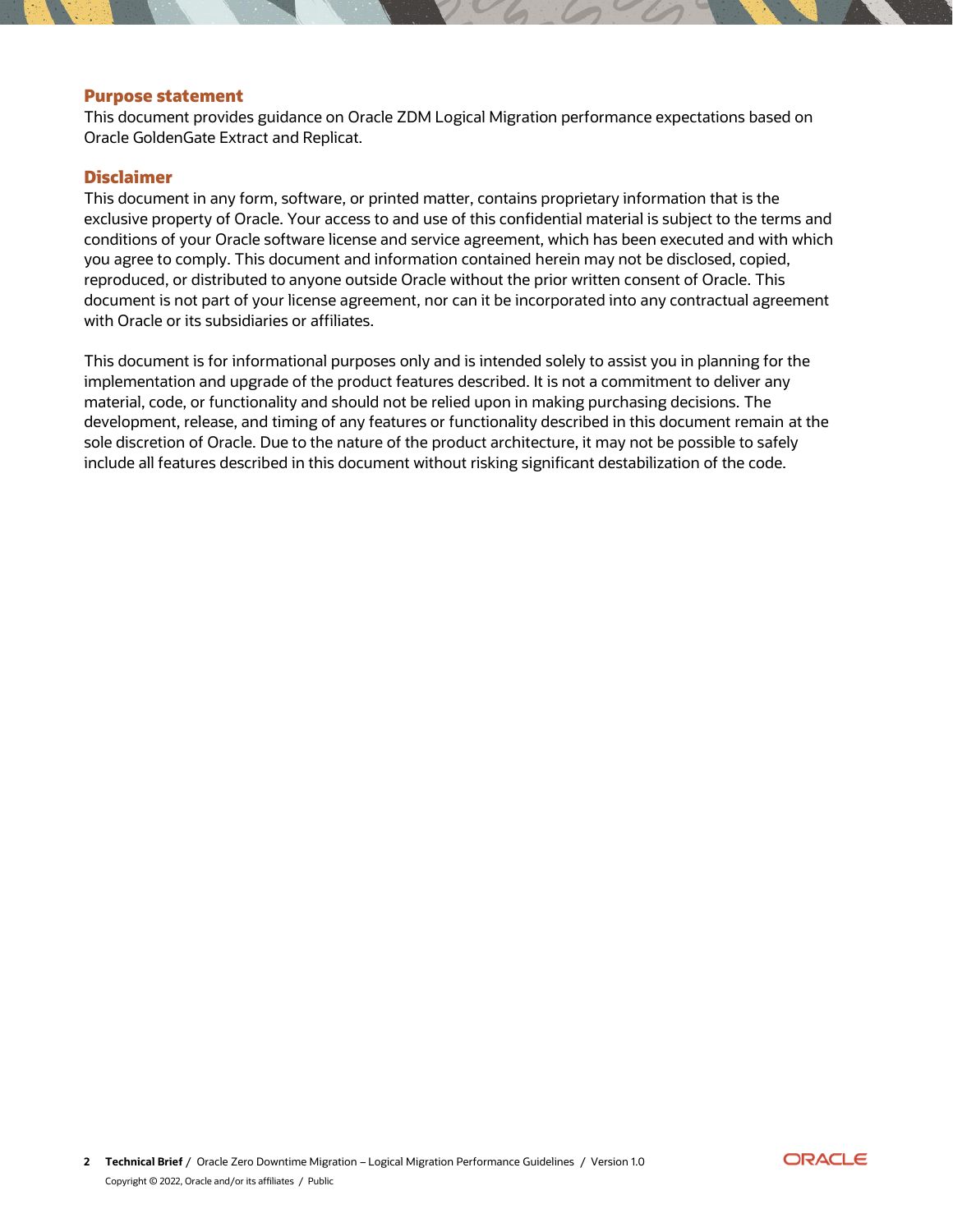# **Table of contents**

| <b>Purpose statement</b>                                                 | $\overline{2}$ |
|--------------------------------------------------------------------------|----------------|
| <b>Disclaimer</b>                                                        | 2              |
| <b>Introduction</b>                                                      | 4              |
| <b>Architecture and overview</b>                                         | 4              |
| Oracle GoldenGate Hub                                                    | 5              |
| Planning logical migration performance using ZDM                         | 6              |
| <b>ZDM GoldenGate configuration guidelines</b>                           | 6              |
| <b>ZDM source database guidelines</b>                                    | 6              |
| ZDM target database guidelines                                           | 6              |
| <b>Summary</b>                                                           | 10             |
| <b>Appendix</b>                                                          | 11             |
| <b>Test cases and examples</b>                                           | 11             |
| <b>Test environment</b>                                                  | 11             |
| <b>Example resource utilization during ZDM logical migration testing</b> | 12             |

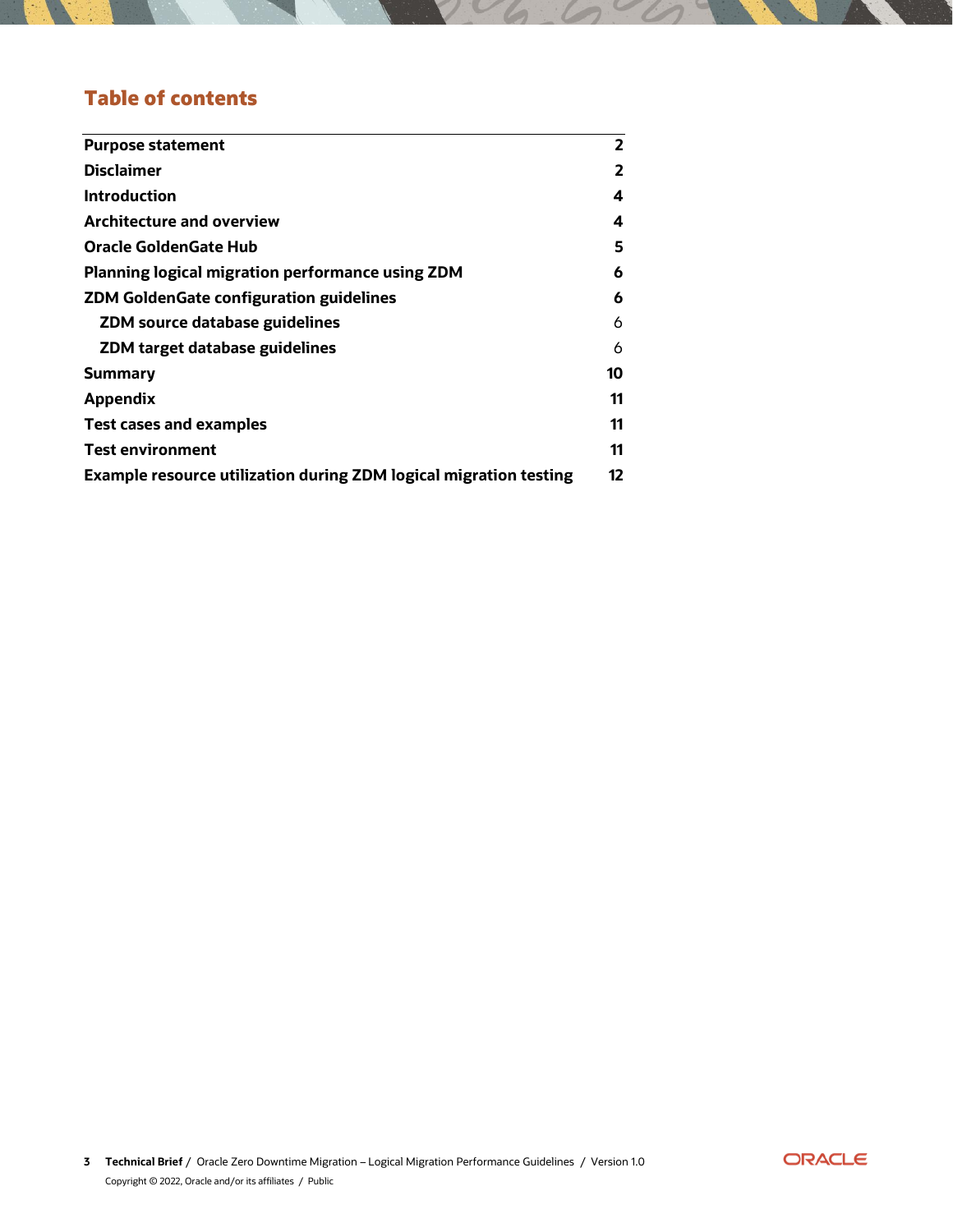

#### <span id="page-3-0"></span>**Introduction**

Oracle Zero Downtime Migration (ZDM) is Oracle's recommended solution to migrate Oracle Database to Oracle cloud or Exadata platform.

Zero Downtime Migration follows Oracle's Maximum Availability Architecture (MAA) best practices to minimize database downtime. The physical migration option leverages Recovery Manager (RMAN) and Oracle Data Guard, and the logical migration option uses Oracle Data Pump and Oracle GoldenGate.

This technical brief focuses on the Oracle ZDM logical migration option regarding performance using Oracle GoldenGate. Depending on available source and target cloud system resources, this paper guides you to recommended ZDM deployment settings that maximize Oracle GoldenGate performance with acceptable source and target performance impact.

#### <span id="page-3-1"></span>**Architecture and overview**

The ZDM logical migration option uses Data Pump to instantiate the database, a pre-fabricated Oracle GoldenGate Microservices Hub to offload most of the replication overhead, and an Oracle GoldenGate solution to minimize any downtime to potentially zero.

In most cases, the GoldenGate Hub is used as the ZDM Server. However, having separate servers for GoldenGate and ZDM is possible.

It is recommended to have the GoldenGate Hub in close proximity to the target system. This will reduce latency and improve GoldenGate replicate performance.



Figure 2: ZDM Logical Migration Architecture

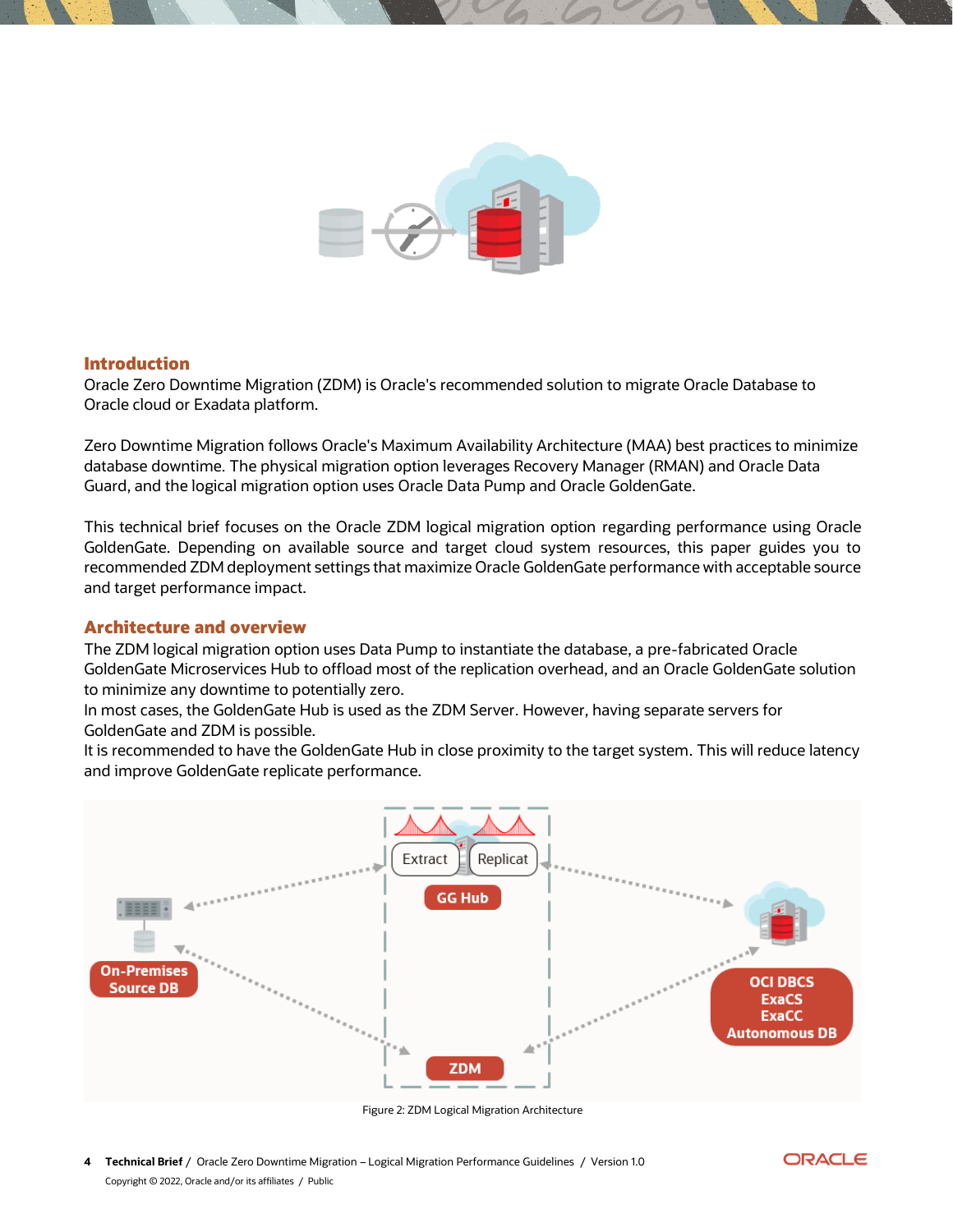For more information about Oracle Zero Downtime Migration solution, including complete documentation, refer t[o https://www.oracle.com/database/technologies/rac/zdm.html](https://www.oracle.com/database/technologies/rac/zdm.html)

# <span id="page-4-0"></span>**Oracle GoldenGate Hub**

ZDM logical online migration requires an Oracle GoldenGate Microservices Hub. The GoldenGate Hub is an architecture that places the GoldenGate software on a different host than the databases being operated against. The advantage of this architecture is the isolation of most GoldenGate resources from the database source and target servers. More information about GoldenGate Microservices Architecture can be found in GoldenGate documentation [Components of Oracle GoldenGate Microservices Architecture](https://docs.oracle.com/en/middleware/goldengate/core/21.3/understanding/getting-started-oracle-goldengate.html#GUID-5DB7A5A1-EF00-4709-A14E-FF0ADC18E842)

Oracle GoldenGate replication processes used by ZDM logical migration are:

- Extract a process that captures data against the source database. The Oracle GoldenGate Extract process interacts directly with a database logmining server to receive data changes in the form of logical change records (LCR). The Extract writes the logical change records into trail files. More information about GoldenGate Extract can be found i[n About Extract.](https://docs.oracle.com/en/middleware/goldengate/core/21.3/oracle-db/configuring-extract.html#GUID-A289A7C3-632D-49CB-9E11-BE267575D915)
- Replicat a process that delivers data to a target database. It reads the trail file, reconstructs the DML or DDL operations, and applies them to the target database. The ZDM logical migration uses a nonintegrated parallel Replicat, which uses multiple apply processes to apply replicated data in parallel. More information about GoldenGate parallel Replicat can be found in [About Parallel Replicat](https://docs.oracle.com/en/middleware/goldengate/core/21.3/oracle-db/choosing-capture-and-apply-modes.html#GUID-05FC3EA1-5A9E-4587-9E4E-3532AB4B6FC7)

The components of parallel Replicat are:

- $\circ$  Mappers operate in parallel to read the trail, map trail records, convert the mapped records to the Replicat LCR format, and send the LCRs to the Merger for further processing. While one Mapper maps one set of transactions, the next Mapper maps the next set of transactions. The trail information is split, and the trail file is untouched because it keeps trail information in order.
- $\circ$  Collater and Scheduler the master Replicat process has two threads, Collater and Scheduler. The Collater receives mapped transactions from the Mappers and puts them back into trail order for dependency calculation. The Scheduler calculates dependencies between transactions, groups the transactions into independent batches, and sends the batches to the Appliers to be applied to the target database.
- $\circ$  Appliers reorder records within a batch for array execution. The Applier applies the batch to the target database and performs error handling. It also tracks applied transactions in checkpoint tables.

To set up the Oracle GoldenGate Hub, follow the instructions in Provisioning Oracle GoldenGate Microservices [on Marketplace](https://docs.oracle.com/en/middleware/goldengate/core/21.1/oggmp/provisioning-oracle-goldengate-microservices-oci-marketplace.html)

Deploy Oracle GoldenGate Microservices with the image "Oracle GoldenGate for Oracle – Database Migrations" using the default version and verify if the image contains the latest software version. For GoldenGate Hub OCI VM shape, please check recommendation in "**GoldenGate Hub VM Shape"** below

| ORACLE     | Oracle Golden Gate for Oracle - Database Migrations                           | Get App >                   |                                 |
|------------|-------------------------------------------------------------------------------|-----------------------------|---------------------------------|
| GoldenGate | Oracle Golden Gate for Oracle for use with Oracle Database<br>Migration Tools |                             |                                 |
|            | Oracle Cloud Infrastructure                                                   | Migration, Data Integration | <b>Contact Listing Provider</b> |

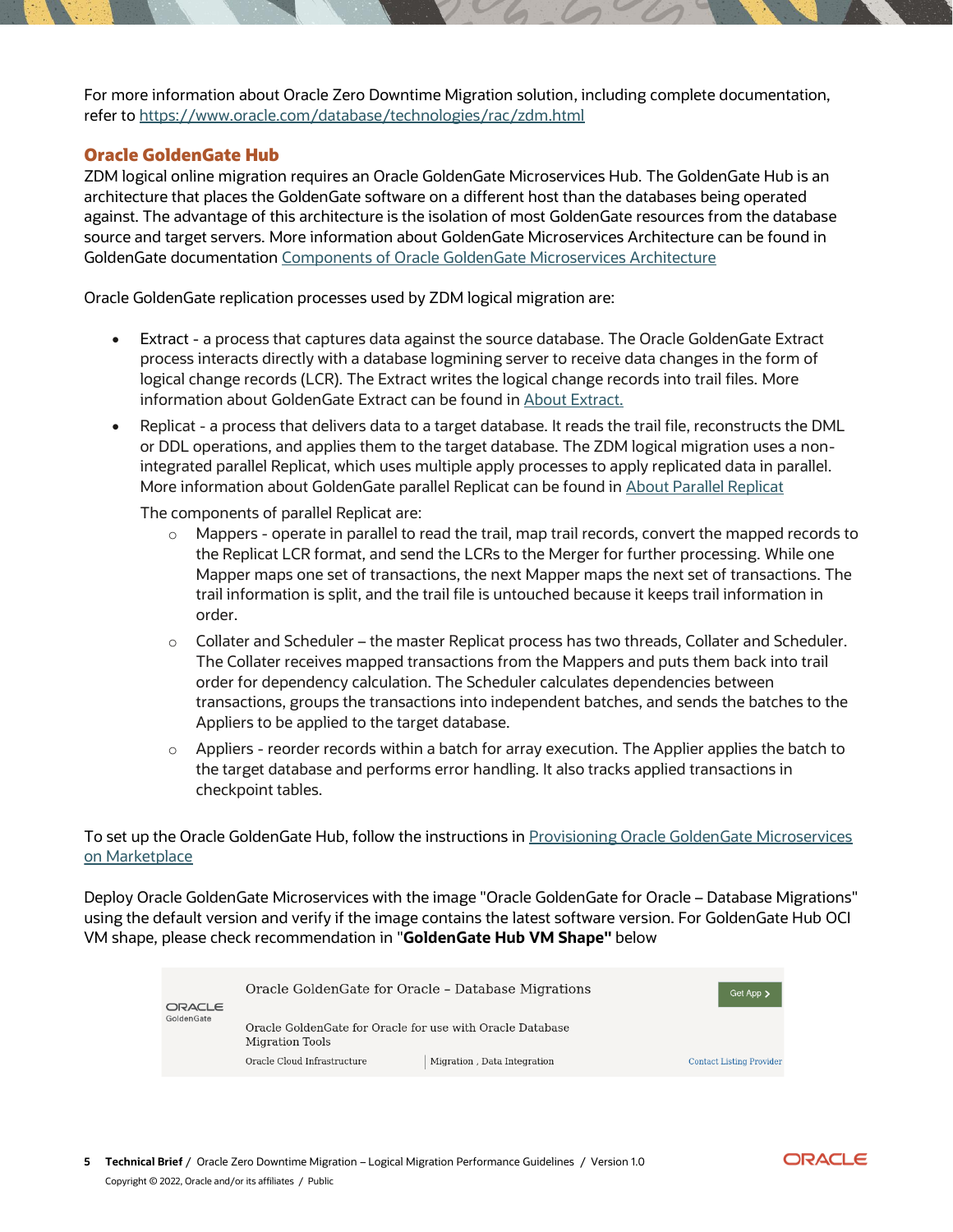Provide the required information and create the stack. The VM is active upon creation, and you can log in using an SSH-key.

# <span id="page-5-0"></span>**Planning logical migration performance using ZDM**

This section complement[s Preparing for a Logical Database Migration w](https://docs.oracle.com/en/database/oracle/zero-downtime-migration/21.2/zdmug/preparing-logical-database-migration1.html#GUID-53169B81-1574-4A69-B5B7-3AC1F4F48E8A)hich will lead to guidance in setting the ZDM GOLDENGATESETTINGS\_EXTRACT\_PERFORMANCEPROFILE and ZDM GOLDENGATESETTINGS\_REPLICAT\_\* parameters and correct Oracle Cloud GoldenGate Hub shape.

#### Source database resources

• Estimated used and free CPU resources during the migration window (FREE CPU resources is what can be leveraged for the ZDM migration service)

Target database resources

- Estimated used and free CPU resources during the migration window
- Keep Autonomous Databases autoscaling setting enabled more resources could be used automatically when needed

Prepare business requirements and maintenance window start time and duration for the migration

# <span id="page-5-2"></span><span id="page-5-1"></span>**ZDM GoldenGate configuration guidelines**

#### **ZDM source database guidelines**

ZDM source database resources are based on GoldenGate Extract performance profiles, which is configured with the ZDM parameter GOLDENGATESETTINGS\_EXTRACT\_PERFORMANCEPROFILE

- Depending on the workload and database version, the source database system's CPU resources can vary from a minimum LOW of less than four vCPUs (2 OCPU) to a HIGH of up to 6 vCPUs (3 OCPU) during the migration window. To avoid application impact, choose appropriately LOW-RES or HIGH settings based on free CPU resources on the source database server.
- If there are enough FREE CPU resources on the Source system, set ZDM configuration parameter GOLDENGATESETTINGS\_EXTRACT\_PERFORMANCEPROFILE to HIGH
- If not or there are any resources limitation (examples in the table below), then set ZDM configuration parameter GOLDENGATESETTINGS\_EXTRACT\_PERFORMANCEPROFILE to LOW-RES

#### <span id="page-5-3"></span>**ZDM target database guidelines**

## **NOTE: In this document, Target ZDM configuration parameters are logically grouped to define profiles LOW and HIGH. These profiles names referred to in the document below resolve to the set of ZDM configuration parameters as explained below**

ZDM Target resources should be based on Target system activities. Depending on the workload and database version, the target database system's CPU resources can vary from a minimum LOW of less than three vCPUs (2 OCPU) to a HIGH of up to all vCPUs available during the migration window. To expedite the apply performance, choose appropriately REPLICATION APPLY profile LOW or HIGH settings based on free CPU resources on the target. If there is no activity on the target database during migration, these settings lead to best performance replication (represent profile **HIGH**) and shortest migration time, set ZDM configuration parameters:

**ORACLE**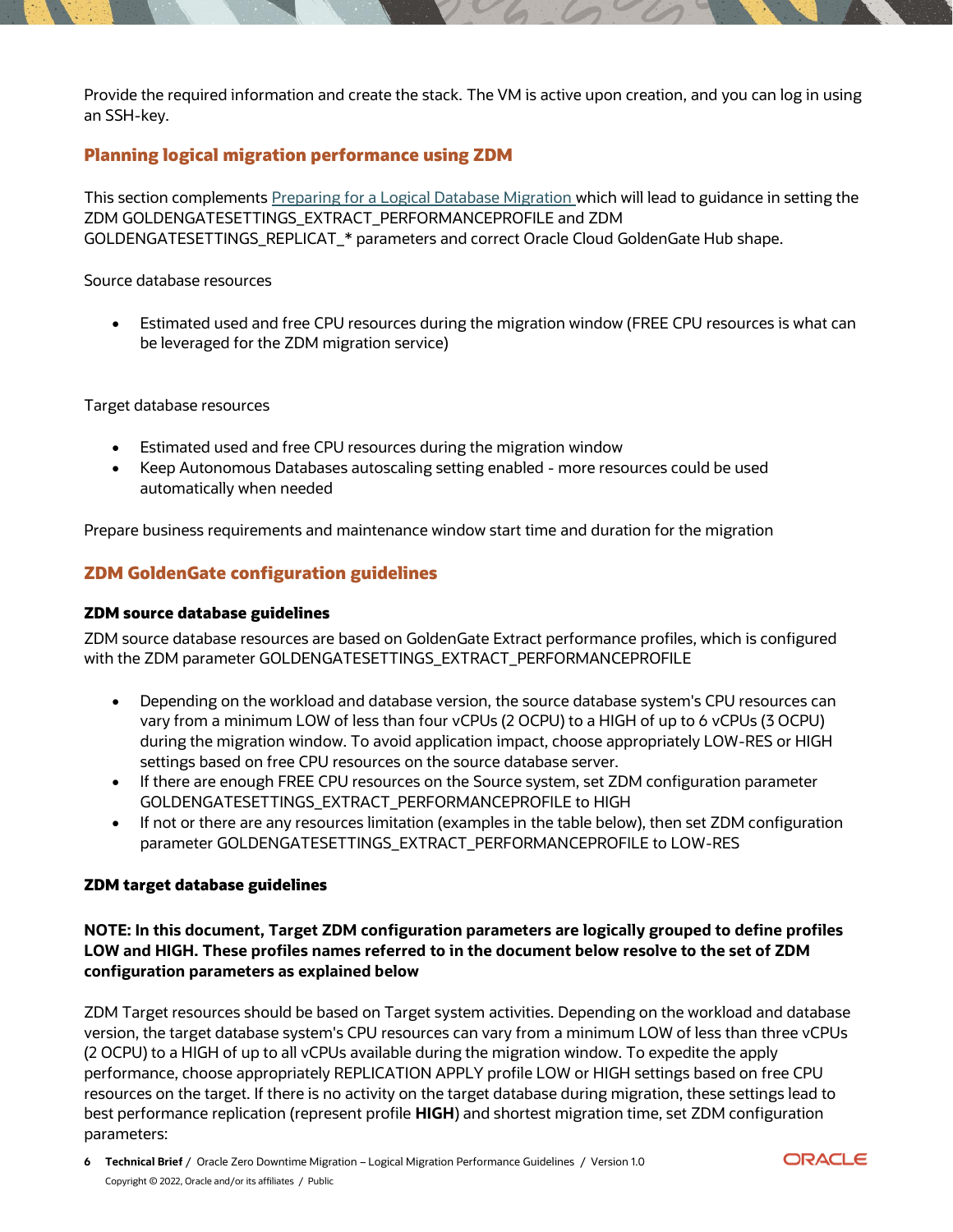### For Oracle **Autonomous Database (profile HIGH)**:

- o GOLDENGATESETTINGS\_REPLICAT\_MAPPARALLELISM=5,
- o GOLDENGATESETTINGS\_REPLICAT\_APPLYPARALLELISM= 2 \* target pluggable database CPU\_COUNT

# For all **non-Autonomous Databases (profile HIGH)**:

- o GOLDENGATESETTINGS\_REPLICAT\_MAPPARALLELISM=5
- o GOLDENGATESETTINGS\_REPLICAT\_MINAPPLYPARALLELISM= 4 (default)
- o GOLDENGATESETTINGS\_REPLICAT\_MAXAPPLYPARALLELISM= 2 \* target pluggable database CPU\_COUNT
- If there is concurrent or other activity on the target system during migration, this leads to minimal impact on the Target system. A small set of Appliers processes lead to lower data apply rate and finally, longer migration (represent profile **LOW**), set ZDM configuration parameters:

# For Oracle **Autonomous Databases (profile LOW)**:

- o GOLDENGATESETTINGS\_REPLICAT\_MAPPARALLELISM=4, (default)
- o GOLDENGATESETTINGS\_REPLICAT\_APPLYPARALLELISM= target pluggable database CPU\_COUNT / 2 (default)

#### For all **non-Autonomous Databases (profile LOW):**

- o GOLDENGATESETTINGS\_REPLICAT\_MAPPARALLELISM=4, (default)
- o GOLDENGATESETTINGS\_REPLICAT\_MINAPPLYPARALLELISM= 4 (default)
- o GOLDENGATESETTINGS\_REPLICAT\_MAXAPPLYPARALLELISM= target pluggable database CPU\_COUNT / 2

# **GoldenGate Hub VM shape guidelines**

.

GoldenGate Hub VM Shape recommendation is determined by OCI OCPUs, general formula is:

# **#OCPU on GG Hub = ((#replicat\_appliers / 2) + #vCPU\_extract + #vCPU\_OS) / 2**

- o #replicat\_appliers: number of GoldenGate Replicat Appliers configured with ZDM response file using formula explained in 'ZDM Target' section above. Use value of GOLDENGATESETTINGS\_REPLICAT\_APPLYPARALLELISM or GOLDENGATESETTINGS\_REPLICAT\_MAXAPPLYPARALLELISM
- o #vCPU\_extract: based on ZDM performance profile on source using GOLDENGATESETTINGS\_EXTRACT\_PERFORMANCEPROFILE map to GoldenGate Hub CPU usage from less than one vCPU (1 OCPU) to a maximum of 2.5 vCPUs (2 OCPU)
- $\circ$  #vCPU\_OS: used for Operating System resources management (set to 2 vCPUs)
- As an example (details in the Resources usage summary and recommendation table below): Extract at 2.5 vCPUs (2 OCPU) and Replicat at ten vCPUs (5 OCPU) with OS requirements at two vCPUs (1 OCPU) it's sum up to 14.5 vCPUs. (8 OCPU) The following even number is 16, so OCI shape with 8 OCPUs would match the VM size - VM shape will be OCI VMStanderd2.8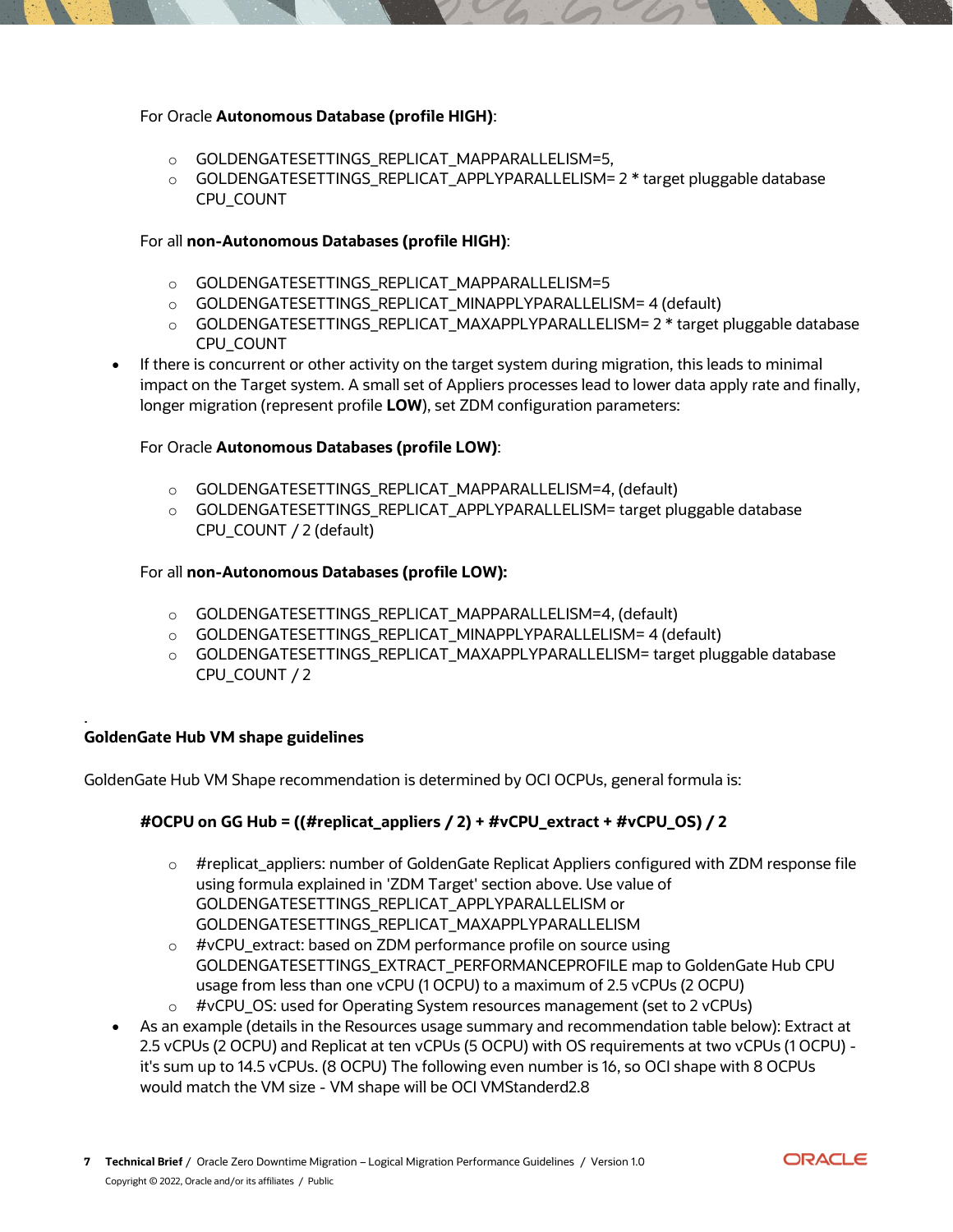• If GoldenGate Hub will be deployed on Oracle OCI, supported OCI Shapes are: VMStandard2.1, VMStandard2.4, VMStandard2.8, VMStandard2.16, and VMStandard2.24. Other than OCPU resources, except block storage, are predicted by VM shape

#### **Resources usage summary and recommendations**

| <b>ZDM</b>                           | <b>ZDM RESOURCES:</b>                                                                                                                                                                                                                                                                                                                                                                                                | <b>ZDM RESOURCES:</b>                                                                                 | <b>ZDM RESOURCES:</b> |  |  |  |  |  |  |
|--------------------------------------|----------------------------------------------------------------------------------------------------------------------------------------------------------------------------------------------------------------------------------------------------------------------------------------------------------------------------------------------------------------------------------------------------------------------|-------------------------------------------------------------------------------------------------------|-----------------------|--|--|--|--|--|--|
| <b>GOLDENGATE</b><br><b>SETTINGS</b> | <b>SOURCE DB</b>                                                                                                                                                                                                                                                                                                                                                                                                     | <b>GG HUB</b>                                                                                         | <b>TARGET DB</b>      |  |  |  |  |  |  |
| <b>HIGH</b><br>(Source)              | 2.5-6 vCPU<br>$\bullet$<br>3GB of RAM (SGA steam pool)<br>$\bullet$<br>185MB/sec additional I/O<br>$\bullet$<br>70MB/s outbound network data                                                                                                                                                                                                                                                                         | vCPU: 1-2.2<br>Network (IN): 65-<br>73MB/sec<br>I/O: 25-95MB/sec writes<br>Memory: 373MB<br>$\bullet$ | N/A                   |  |  |  |  |  |  |
|                                      | RECOMMENDATION: GoldenGate Extract with performance profile HIGH is recommended<br>for fastest Extract performance. The logmining server, running in the source database, will<br>potentially consume the highest CPU, I/O, and network resources on the database server,<br>along with increased CPU, I/O, and network resources on the GoldenGate Hub, when<br>compared to the other performance profile settings. |                                                                                                       |                       |  |  |  |  |  |  |
|                                      | For example, during a period of catchup (the workload generated a volume of redo before<br>Extract was started) of a Swingbench OLTP style workload using Database 12c Release 2,<br>generating an average of 14-17MB/sec of redo, GoldenGate Extract consumed the<br>following resources:                                                                                                                           |                                                                                                       |                       |  |  |  |  |  |  |
|                                      | Database server: Logmining server consumed an average of 2.5-6 vCPU, 3GB of RAM<br>(SGA). 185MB/sec additional I/O and 70MB/s outbound network data.                                                                                                                                                                                                                                                                 |                                                                                                       |                       |  |  |  |  |  |  |
|                                      | GoldenGate Hub: running on OCI Shape StandardVM_2.8 with 8.6 GB/s network<br>$\bullet$<br>interface based on Oracle Marketplace image consumed up to 1-2.2 vCPU, 25-<br>95MB/sec I/O, 373MB RAM, and 70MB/sec inbound network data.                                                                                                                                                                                  |                                                                                                       |                       |  |  |  |  |  |  |
| LOW_RES<br>(Source)                  | vCPU: 1-4<br>$\bullet$<br>Network (OUT): 22-26MB/sec<br>٠<br>I/O: 73MB/sec reads<br>٠<br>Memory: 16.8MB (streams pool)                                                                                                                                                                                                                                                                                               | vCPU: 0.5-2,2<br>$\bullet$<br>Network (IN): 22-26MB/sec<br>I/O: 24-40MB/sec writes<br>Memory: 18.6MB  | N/A                   |  |  |  |  |  |  |
|                                      | RECOMMENDATION: GoldenGate Extract with the performance profile of LOW_RES uses<br>the least amount of resources on the database server and GoldenGate Hub and offers the<br>slowest Extract performance.                                                                                                                                                                                                            |                                                                                                       |                       |  |  |  |  |  |  |
|                                      | Using the same Swingbench OLTP style workload as above, generating 14-17MB/sec of<br>redo, GoldenGate Extract consumed the following resources:                                                                                                                                                                                                                                                                      |                                                                                                       |                       |  |  |  |  |  |  |
|                                      | Database server: consumed an average of 1-4 vCPU, 17MB of RAM (SGA). 75MB/sec<br>additional I/O and 25MB/s outbound network data.                                                                                                                                                                                                                                                                                    |                                                                                                       |                       |  |  |  |  |  |  |

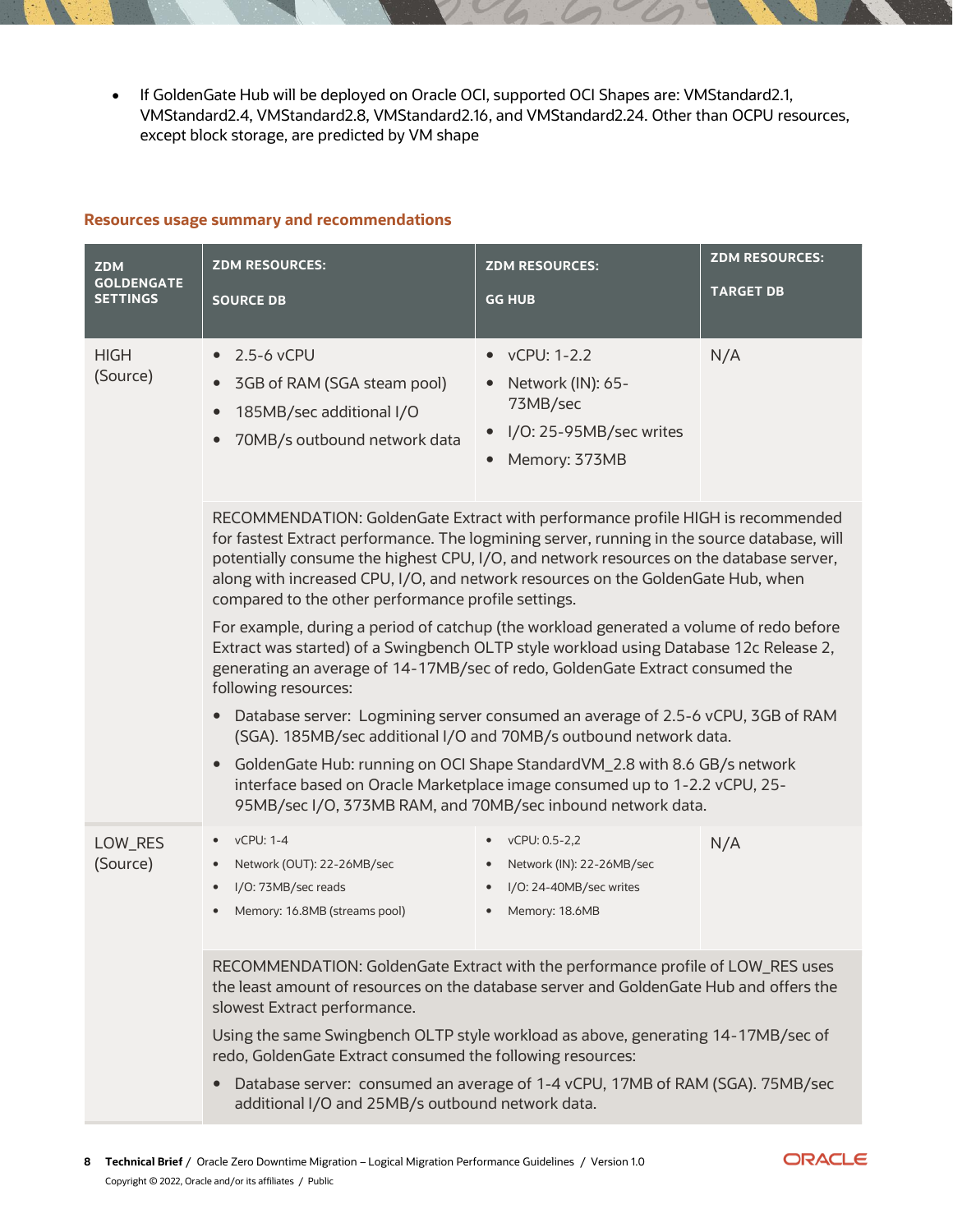|                           | GoldenGate Hub: running on OCI Shape StandardVM_2.8 with 8.6 GB/s network<br>interface based on Oracle Marketplace image consumed up to 0.5-2 vCPU, 25-<br>50MB/sec I/O, 17MB RAM, and 25MB/sec inbound network data.<br>NOTE: The performance profile LOW_RES was approximately 2.5 times slower than a<br>performance profile of HIGH.                                                                                                                                                                                                                                                                                                                                                                                                                                                                                                                                                                                                                                                                                          |                                                                                                                   |                                        |  |  |  |
|---------------------------|-----------------------------------------------------------------------------------------------------------------------------------------------------------------------------------------------------------------------------------------------------------------------------------------------------------------------------------------------------------------------------------------------------------------------------------------------------------------------------------------------------------------------------------------------------------------------------------------------------------------------------------------------------------------------------------------------------------------------------------------------------------------------------------------------------------------------------------------------------------------------------------------------------------------------------------------------------------------------------------------------------------------------------------|-------------------------------------------------------------------------------------------------------------------|----------------------------------------|--|--|--|
|                           |                                                                                                                                                                                                                                                                                                                                                                                                                                                                                                                                                                                                                                                                                                                                                                                                                                                                                                                                                                                                                                   |                                                                                                                   |                                        |  |  |  |
| profile: HIGH<br>(Target) | N/A                                                                                                                                                                                                                                                                                                                                                                                                                                                                                                                                                                                                                                                                                                                                                                                                                                                                                                                                                                                                                               | $\bullet$ vCPU: 8-10<br>Network: in/out: 2.9/14<br>MB/s<br>I/O: trail read from Mem<br>/cached/<br>Memory: 2143MB | vCPU(s): 9.1<br>I/O log: 159<br>MB/s   |  |  |  |
|                           | RECOMMENDATION: GoldenGate Replicat with ZDM performance profile HIGH uses<br>maximum resources on the Target DB system and significantly increases resource usage on<br>the GoldenGate Hub. Running against Target DB Replicat number of Appliers configuration<br>should follow provided formula (#Appliers = 2x vCPU) with the option to tune down if<br>needed.<br>For example, a 2-hour Swingbench (6 users) OLTP workload generated on Source DB and<br>processed by Extract has been used by Replicat to apply on Oracle ADB-D v.19.11; Replicat<br>consumed the following resources:<br>Target Database server with ten vCPU used 9.1 CPU(s) based on AWR report and<br>generated I/O: 159MB/s<br>GoldenGate Hub running on OCI Shape StandardVM_2.8 used 8-10 vCPU and network<br>outbound; 14MB/s and 2GB of memory<br>This configuration is recommended for migration with no parallel workload running on<br>Target System. Provide high performance with the fastest apply rate—finally, shortest<br>migration time. |                                                                                                                   |                                        |  |  |  |
| profile: LOW<br>(Target)  | N/A                                                                                                                                                                                                                                                                                                                                                                                                                                                                                                                                                                                                                                                                                                                                                                                                                                                                                                                                                                                                                               | vCPU: 2,5-2.7<br>Network in/out 0.9/5.1<br>MB/s<br>I/O: Trail read from MEM<br>/cached/<br>Memory: 1072MB         | vCPU: 3.3<br>I/O log write: 65<br>MB/s |  |  |  |
|                           | RECOMMENDATION: GoldenGate Replicat running ZDM performance profile LOW uses<br>minimal resources on Target DB system and GG Hub. This profile uses a formula where<br>#Appliers equals half of Target DB vCPUs.<br>For example, the same workload used for testing above consume resources as follow:<br>Target Database server used 3.3 vCPU(s), and I/O write 65MB/s                                                                                                                                                                                                                                                                                                                                                                                                                                                                                                                                                                                                                                                           |                                                                                                                   |                                        |  |  |  |

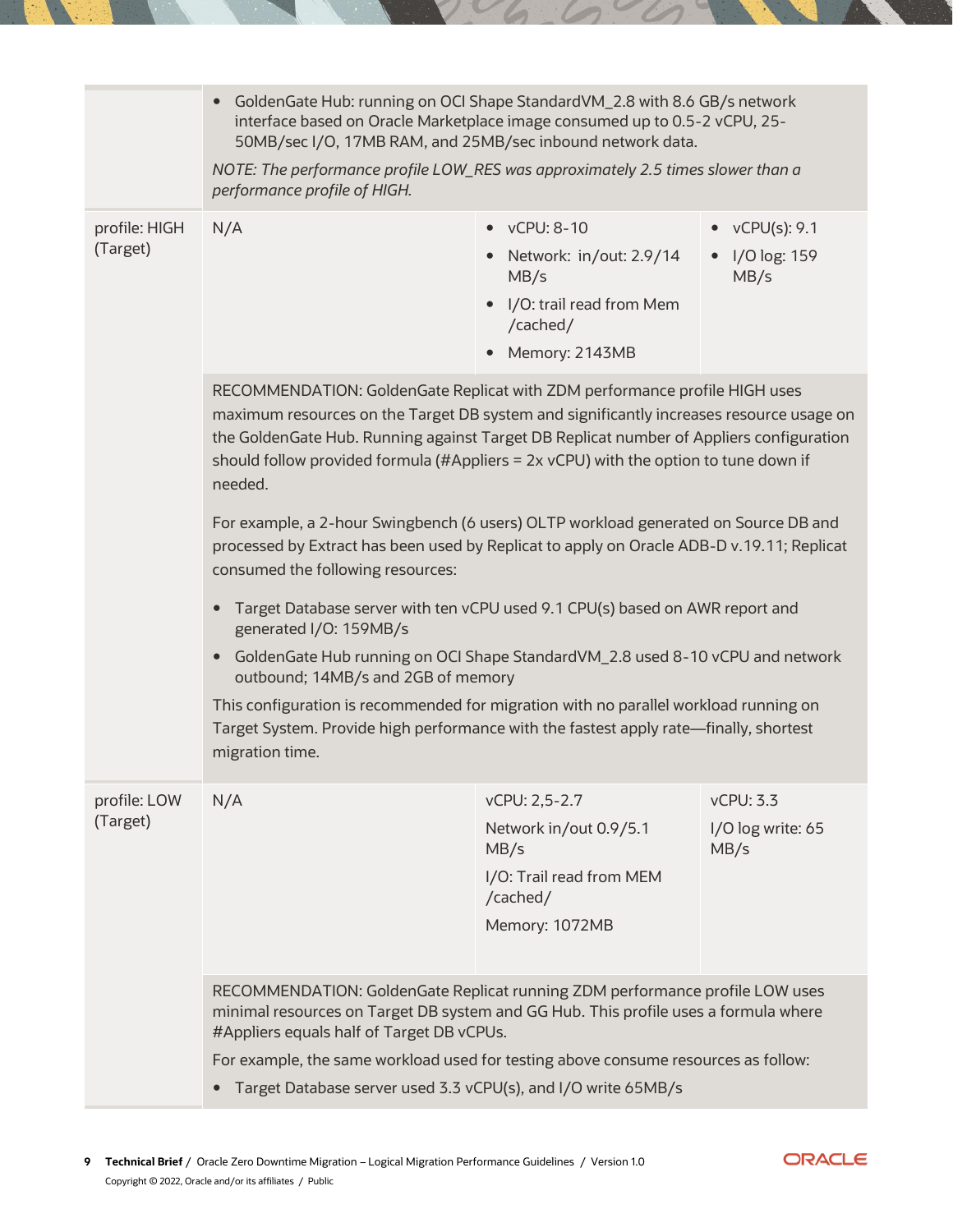| • GoldenGate Hub used during test used 2-3 vCPU thread, network 09/5.1 MB/s in/out,<br>and 1 GB of memory.                                                                                                                                                       |
|------------------------------------------------------------------------------------------------------------------------------------------------------------------------------------------------------------------------------------------------------------------|
| This configuration is recommended for users already running production workload on the<br>Target DB system where minimal impact is required. This config provides a slower apply<br>rate compared to HIGH and finally slower site sync between Source and Target |

# <span id="page-9-0"></span>**Summary**

The goal of this paper was to provide simple guidelines to set ZDM GoldenGate tuning settings and pick the correct GoldenGate Hub resource shape depending on available FREE CPU resources on the source and target.

Guidelines were described under ZDM GoldenGate Configuration Guidelines and summarized in the table above.

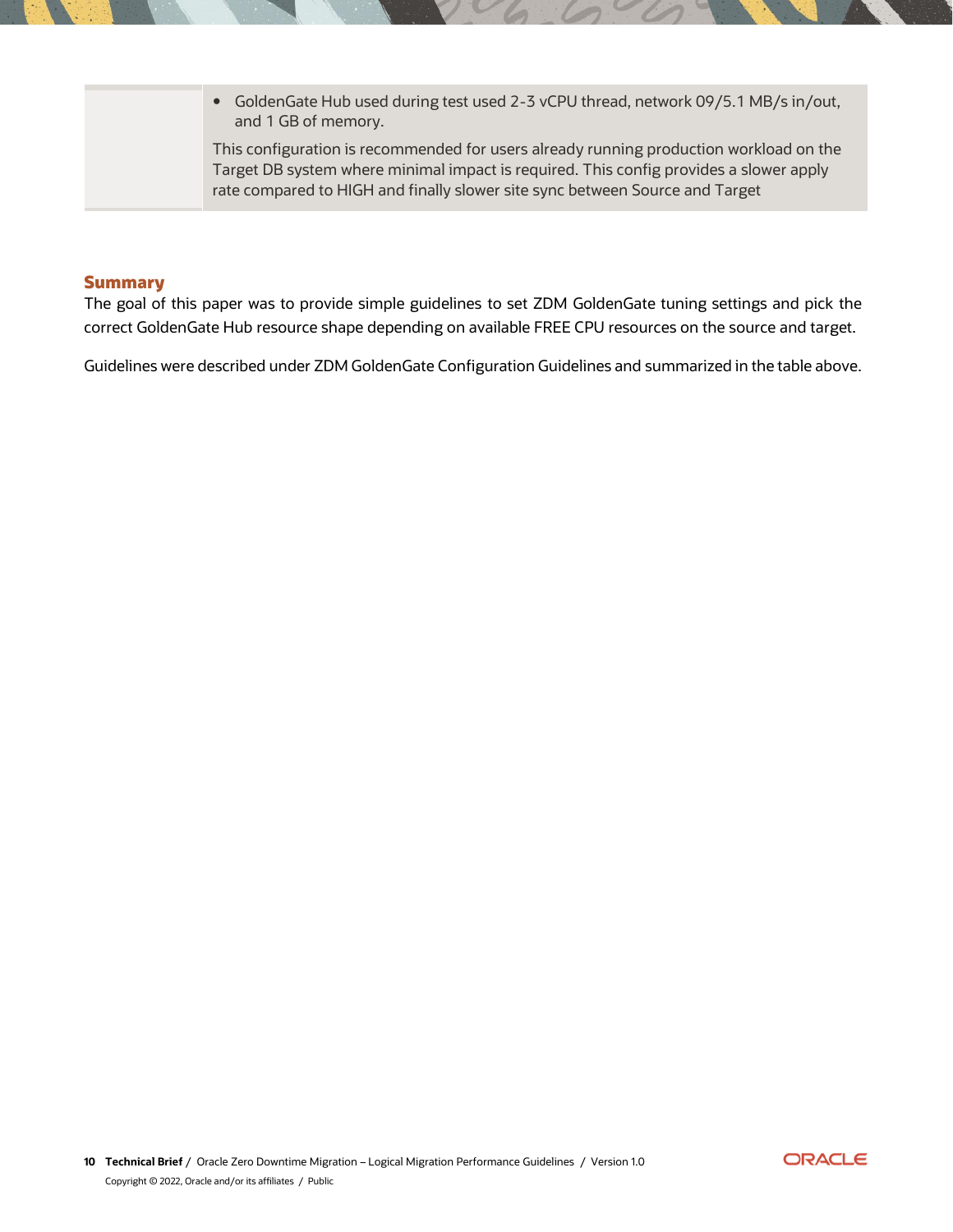# <span id="page-10-1"></span><span id="page-10-0"></span>**Appendix**

#### **Test cases and examples**

To measure Oracle GoldenGate Extract and Replicat performance and their impact on the source and target database systems, tests were conducted to measure system resources required for GoldenGate processes (Extract for the source and Replicat for the target) with and without concurrent workload. The following test cases have been run:

- Baseline a Swingbench OLTP workload is run, and the system resource profile is captured. The same workload needs to be processed by GoldenGate, which is part of the "Catchup" phase.
- Extract Catchup without a workload- GoldenGate Extract on the source system processes previous Swingbench workload. Performance and resource profile is captured. No additional concurrent workload is happening.
- Extract catchup with the active workload GoldenGate Extract catchup and concurrent OLTP workload occur on the source system. During the first part of the test, Extract will initially run in Catchup mode (archivelog reads) and then switch to real-time mining (redo log buffer/online redo). Performance and resource profile is once again captured.
- Replicat Catchup without active workload for each run, GoldenGate Replicat will read and apply the changes from the Swingbench OLTP workload on the target system. There is no concurrent workload while Replicat is running on Target, which is the most common migration case.
- End to end migration:

Prerequisites: Extract runs in real-time, parallel to OLTP workload generated by Swingbench OLTP on Source database. This is done once to simulate the Oracle DataPump migration period and generate trails stored on GoldenGate Hub Testing:

- o Extract runs on Source DB in parallel to OLTP Swingbench workload during each test case, when Replicat needs to catch up (prerequisites trails) and keep in Sync Source and Target databases.
- o Extract runs with different performance profiles
- $\circ$  Replicat runs with a different number of Replicat Mappers and Replicat Appliers responsible for parallelism operation

# <span id="page-10-2"></span>**Test environment**

- Source database is version 12.2.0.1.200114, multitenant with a single PDB
- Source database running in OCI ExaCS (Frankfurt) with 16x OCPU
- All tests are run in isolation with no other databases open on the source cluster
- Database workload is generated by Swingbench (modified to include no key or think time and has only newOrder process)
- GoldenGate Hub-hosted on OCI compute shape in the same region and AD as source database: OCI VMStandard2.8 (8 OCPU, 8.2 Gbit/s)
- GoldenGate Microservices 19.1.0.0.210228, installed from OCI Marketplace
- ZDM server version 21.2 is running on the GoldenGate Hub

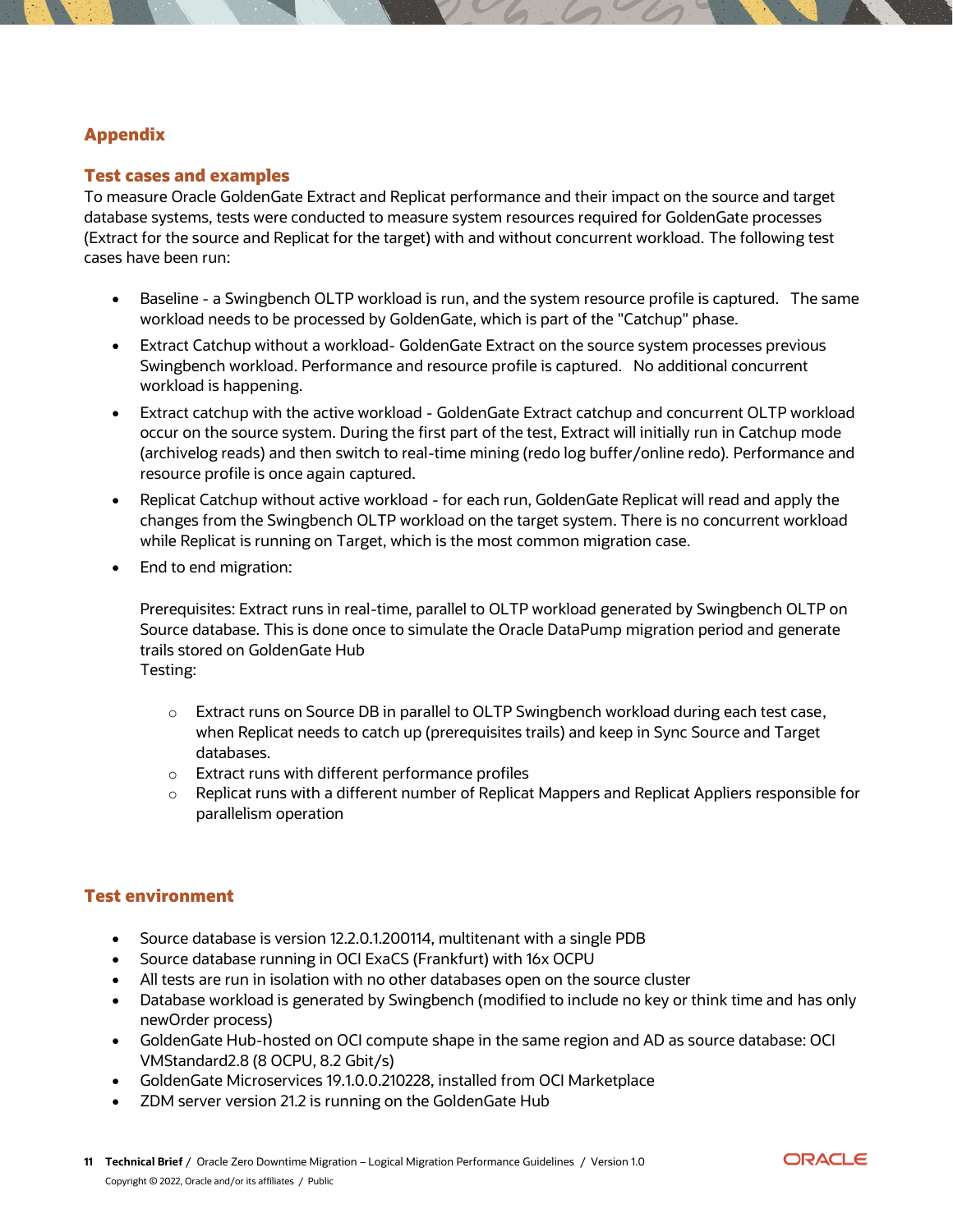- The target database is Oracle Autonomous Database on Dedicated infrastructure version 19c. with 5 **OCPU**
- Autonomous Database autoscaling is disabled
- Replicat uses the TP service name and a COLOCATION\_TAG for connection to the target ADBD database.

#### <span id="page-11-0"></span>**Example resource utilization during ZDM logical migration testing**

During logical migration with ZDM, there are four distinct phases:

- 1. Planning and prerequisites: For details, see the ZDM documentation at Preparing for a Logical Database [Migration](https://docs.oracle.com/en/database/oracle/zero-downtime-migration/21.2/zdmug/preparing-logical-database-migration1.html#GUID-53169B81-1574-4A69-B5B7-3AC1F4F48E8A)
- 2. Data Pump instantiation: For details, see the ZDM documentation at Data Pump Parameter Settings for [Zero Downtime Migration](https://docs.oracle.com/en/database/oracle/zero-downtime-migration/21.2/zdmug/preparing-logical-database-migration1.html#GUID-AE6D7CFD-47AE-4AAD-80AC-4850E60F2ED7)
- 3. Catchup: During this phase, GoldenGate Extract and Replicat replicate changes from the source to the target. This is a period of additional workload and overhead on the source and target because of the heavy GoldenGate tasks processing transactions behind the current workload. Working as fast as possible minimizes the gap.
- 4. Real-time with replication: There is minimum replication lag in this period, but there is still active source workload plus GoldenGate Extract and Replicat processing for the existing workload.

#### **Example of workload generated on the source database**

| <b>WORKLOAD TYPE</b>                                             | <b>SOURCE DB WORKLOAD</b>                                                                                                                      |
|------------------------------------------------------------------|------------------------------------------------------------------------------------------------------------------------------------------------|
| Two hours of OLTP Swingbench<br>workload with six parallel users | • Redo logs generated: 14-17MB/s<br>• Available CPU(s): 16 vCPU (8 OCPU)<br>• Used CPU(s): 6 vCPU (3 OCPU)<br>• TPS ~ 1700<br>DB version: 12.2 |

#### **Example of source and target databases and GoldenGate Hub additional resources usage**



**12 Technical Brief** / Oracle Zero Downtime Migration – Logical Migration Performance Guidelines / Version 1.0 Copyright © 2022, Oracle and/or its affiliates / Public

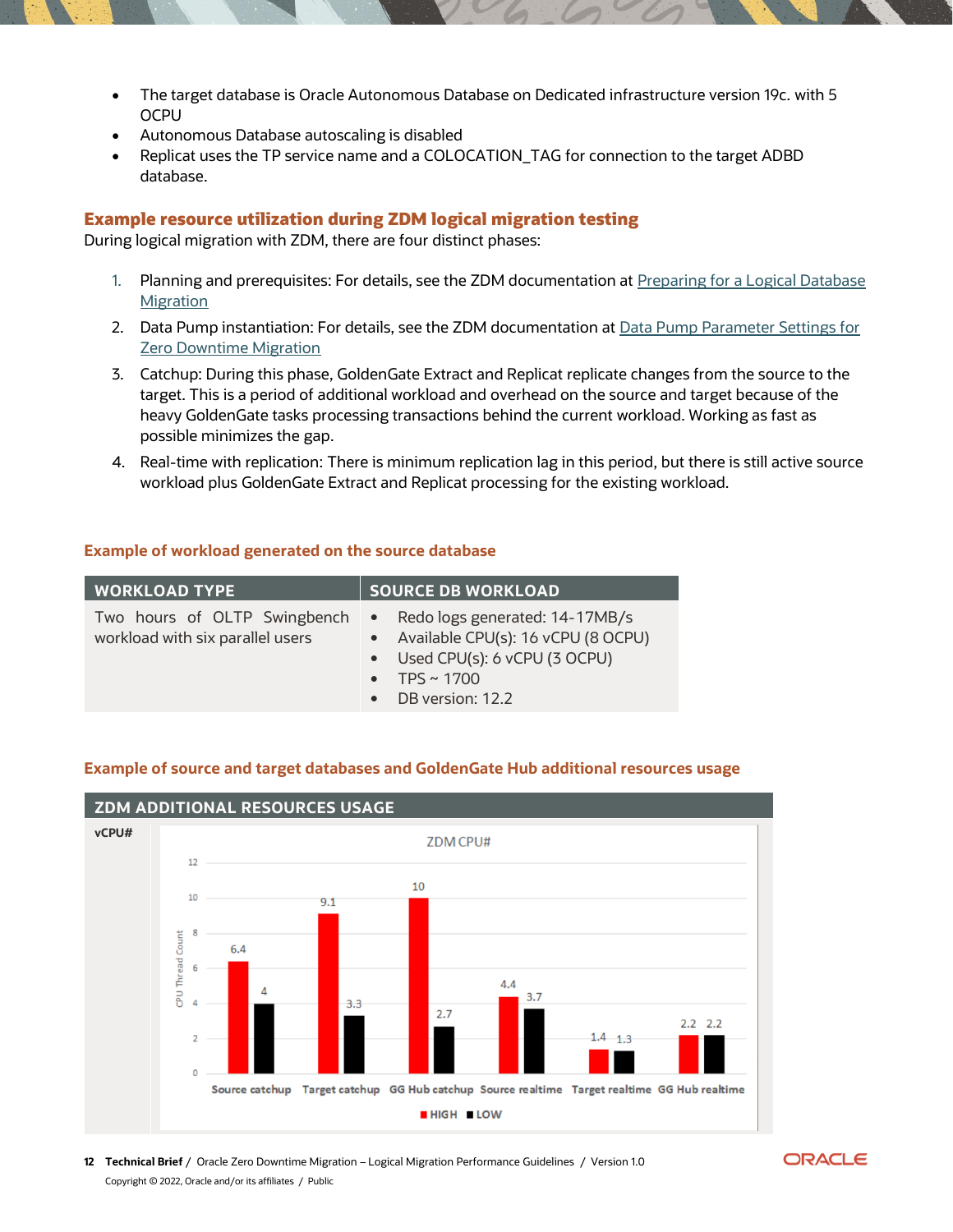

# **Example of Swingbench OLTP migration throughput based on HIGH and LOW ZDM performance profiles**

The charts below show the differences in replication performance between available replication profiles HIGH and LOW for GoldentGate Extract and Replicat. To properly tune replication and limit resource usage on the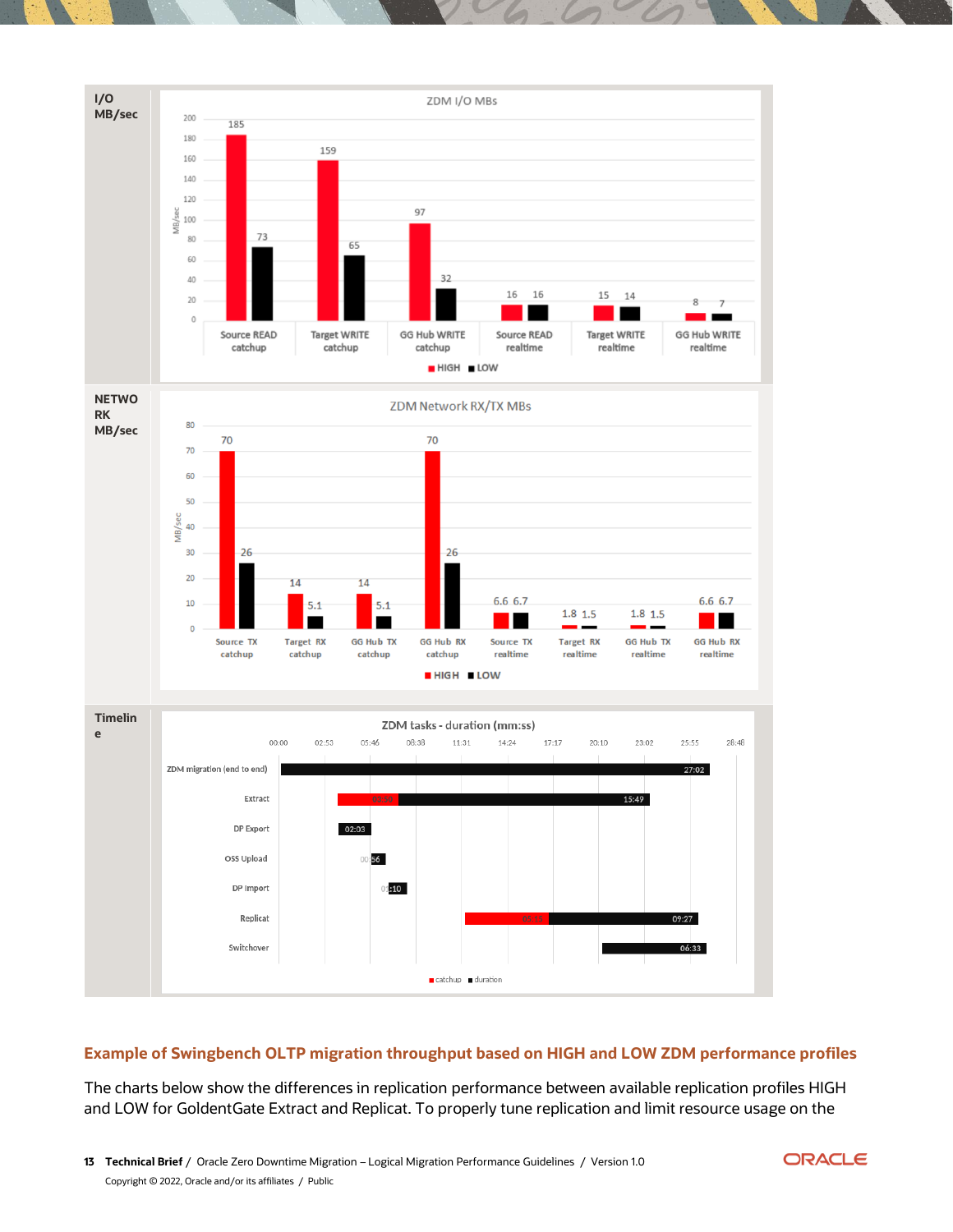

source or target system, you can mix performance profiles.

**14 Technical Brief** / Oracle Zero Downtime Migration – Logical Migration Performance Guidelines / Version 1.0 Copyright © 2022, Oracle and/or its affiliates / Public